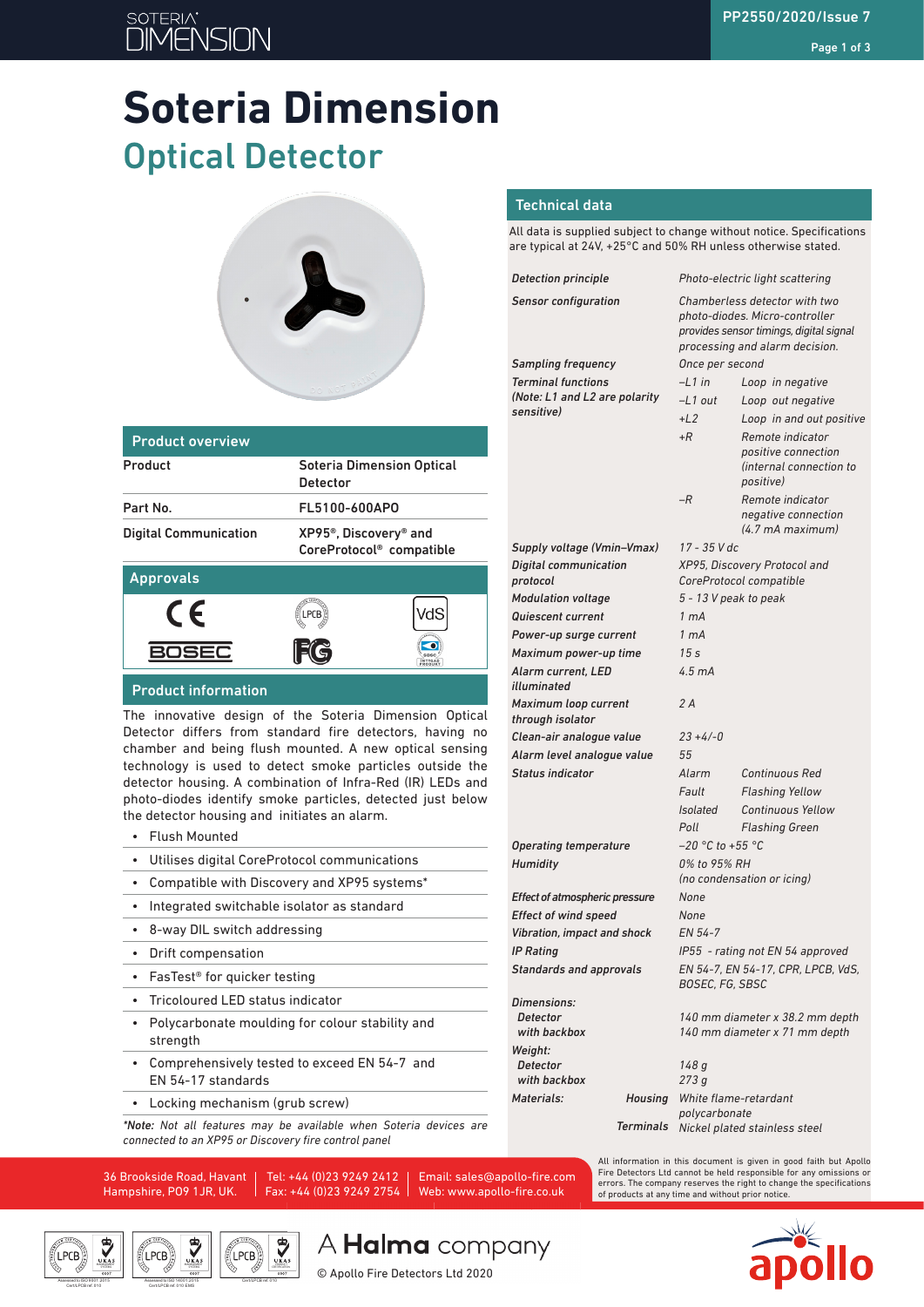# Electrical description

The Soteria Dimension Optical Detector is designed to be connected to a two-wire loop circuit carrying both data and a 17 V - 35 V dc supply. A short-circuit isolator is also integrated into the detector head.

# Operation

The Soteria Dimension Optical Detector contains two daylight filtered photo-diodes and three IR emitters in different positions and angles. Different combinations of these are used to act as smoke sensors and proximity sensors to measure the smoke level at the detector and to detect any physical obstruction or in the event of a fire.

As this detector is chamberless, an IR LED emits light outside the detector. The light is scattered by smoke back towards the detector and registered by a photo-diode.

A pair of microprocessors control these sensors, setting the sensor timings and using a digital phase-sensitive detection algorithm to reduce noise and the effect of background light. They then provide digital filtering for transient rejection, compensation for drift and temperature and ultimately make an alarm decision.

The mode of operation may be selected at the fire control panel (see Table 1).

| <b>Table 1: Soteria Dimension Optical Detector</b><br>operating modes |                       |          |                             |                                          |  |
|-----------------------------------------------------------------------|-----------------------|----------|-----------------------------|------------------------------------------|--|
| Mode                                                                  | <b>Response Value</b> |          | Minimum<br>Time to<br>Alarm | Minimum<br>Time to<br>Proximity<br>Fault |  |
|                                                                       | $% / m*$              | $dB/m**$ | Seconds                     | Seconds                                  |  |
| 1                                                                     | 4.8                   | 0.27     | 15                          | 5                                        |  |
| 2                                                                     | 4.8                   | 0.27     | 30                          | 5                                        |  |
| 3                                                                     | 4.8                   | 0.27     | 15                          | 10                                       |  |
| 4                                                                     | 4.8                   | 0.27     | 30                          | 10                                       |  |
| 5                                                                     | 4.8                   | 0.27     | 30                          | 15                                       |  |

\* Tested in grey smoke

\*\* Tested in oil mist to EN 54-7 standard

With the detection region external to the detector case, the Soteria Dimension Optical Detector is designed to be flush mounted, with a very low profile.

The device has a polycarbonate front plate, which can be locked into place with a grub screw locking mechanism.

Three LEDs provide status indication as detailed in the Technical Data table (see page 1).

The Soteria Dimension Optical Detector has been designed and manufactured in the UK to exacting standards using advanced simulation and development processes.

### Application

Fire detectors should always be installed in accordance with all local and national laws and codes of practice.

Optical smoke detectors are recommended for general use, particularly where there is a risk of slow burning fires.

#### Communication

The Soteria Dimension Optical Detector uses the Apollo digital CoreProtocol to allow more advanced control and configuration, whilst maintaining backwards compatibility with previous generations of Apollo products – Discovery and XP95. For future feature availability, please check with your panel partner.

It should be noted that not all features of the Soteria Dimension Optical Detector will be available when used with Discovery or XP95 fire control panels. If the Soteria Dimension Optical Detectors are used with XP95 fire control panels incorporating drift compensation algorithms, these must be disabled when communicating with the Soteria Dimension Optical Detectors.

#### Device Addressing

The device address may be set using an 8-bit DIL switch on the detector head.

**Note:** On mixed systems addresses 127 and 128 are reserved. Refer to system's panel manufacturer for further information.

#### Backward Compatibility

The Soteria Dimension Optical Detectors have been designed to operate on XP95 and Discovery loops.

### EMC Directive 2014/30/EU

The Soteria Dimension Optical Detector complies with the essential requirements of the EMC Directive 2014/30/EU, provided that it is used as described in this data sheet.

A copy of the Declaration of Conformity is available from Apollo on request.

Conformity of the Soteria Dimension Optical Detector with the EMC Directive, does not confer compliance with the directive on any apparatus or systems connected to it.

#### Construction Products Regulation EU 305/2011

The Soteria Dimension Optical Detector complies with the essential requirements of the Construction Products Regulation EU 305/2011.

A copy of the Declaration of Performance is available from Apollo on request.